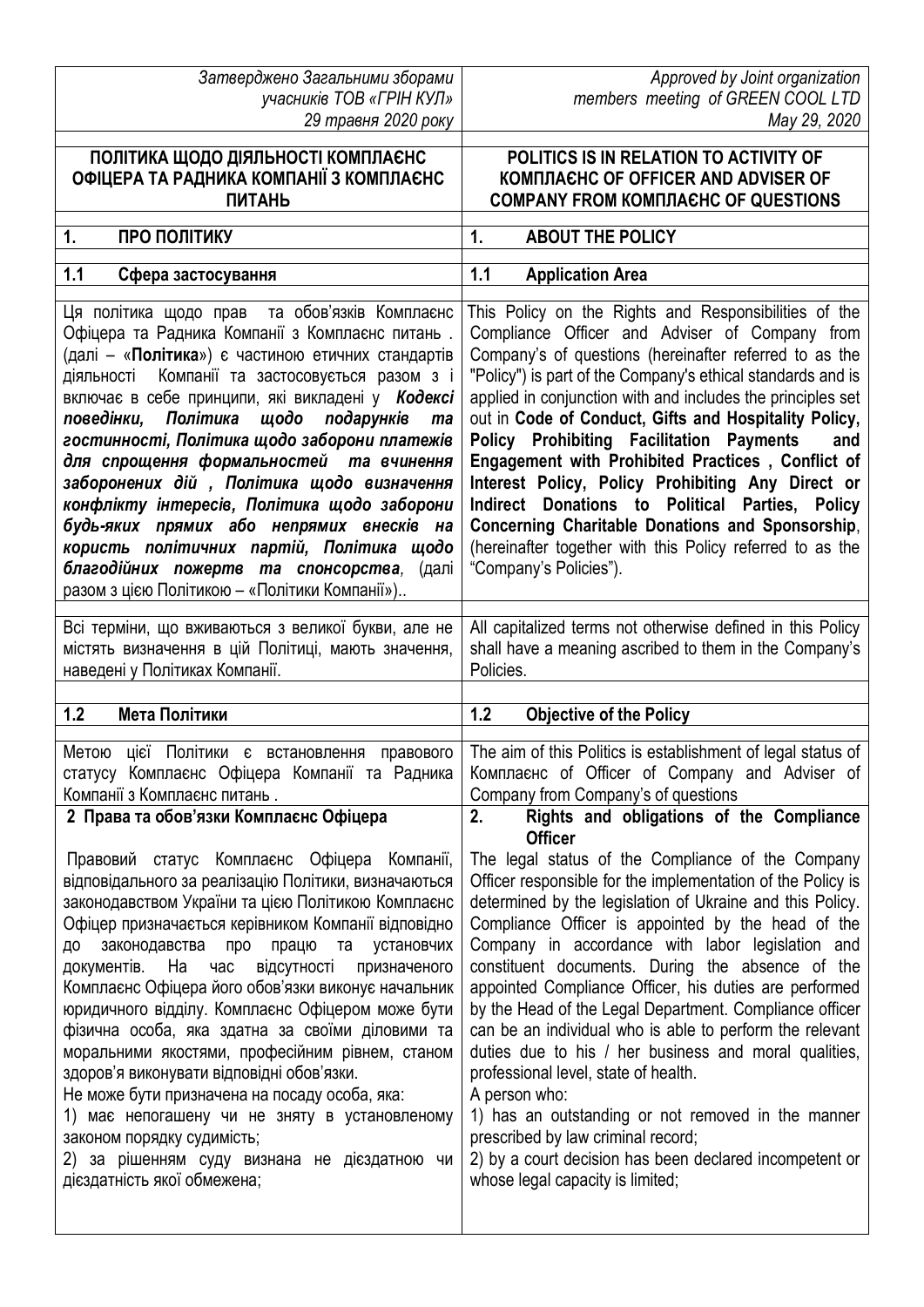3) звільнена з посад у державних органах, органах влади Автономної Республіки Крим, органах місцевого самоврядування за порушення присяги або у зв'язку з вчиненням корупційного правопорушення чи правопорушення, пов'язаного з корупцією, протягом трьох років з дня такого звільнення.

 Несумісною з діяльністю Комплаєнс Офіцера є робота на посадах, пов'язаних із виконанням функцій держави або місцевого самоврядування, а також будь-яка інша діяльність, що створює реальний чи потенційний конфлікт інтересів з діяльністю Компанії. У разі виникнення обставин несумісності Комплаєнс Офіцер у дводенний строк з дня виникнення таких обставин зобов'язаний повідомити про це керівника Компанії з одночасним поданням заяви про розірвання трудового договору за власною ініціативою. Комплаєнс Офіцер може бути звільнений з посади за ініціативи керівника Компанії або її засновників (учасників).

 Головними завданнями Комплаєнс Офіцера є підготовка, забезпечення реалізації та контроль за здійсненням заходів щодо запобігання, протидії і виявлення корупції в Компанії. Комплаєнс Офіцер реалізує свої права і обов'язки безпосередньо. До виконання своїх функцій Уповноважений може залучати (за згодою керівника) інших працівників Компанії. Комплаєнс Офіцер для виконання покладених на нього завдань зобов'язаний:

1) виконувати свої функції об'єктивно і неупереджено; 2) організовувати підготовку внутрішніх документів Компанії з питань формування та реалізації Політики, розробляти і подавати їх на затвердження керівника Компанії;

3) забезпечувати здійснення нагляду, контролю та моніторингу за дотриманням працівниками, керівником Компанії Політик Компанії та вимог антикорупційного законодавства; 4) проводити оцінку результатів здійснення заходів, передбачених Політиками Компанії;

5) звітувати керівництву холдингу про стан виконання Політик Компанії;

6) забезпечувати здійснення співпраці з особами, які добросовісно повідомляють про можливі факти порушення вимог Політики, вчинення корупційних або пов'язаних з корупцією правопорушень;

7) забезпечувати підготовку та подання керівнику пропозицій щодо плану проведення перевірок дотримання вимог Політики;

8) брати участь у проведенні перевірок та внутрішніх розслідувань, які проводяться згідно з відповідною Політикою;

9) брати участь у проведенні періодичної оцінки корупційних ризиків у діяльності Компанії;

10) забезпечувати формування і ведення реєстрів: працівників Компанії, притягнутих до відповідальності

3) dismissed from positions in state bodies, authorities of the Autonomous Republic of Crimea, local governments for violation of the oath or in connection with the commission of a corruption offense or an offense related to corruption - within three years from the date of such dismissal.

Incompatible with the activities of the Compliance Officer is work in positions related to the performance of state or local government functions, as well as any other activity that creates a real or potential conflict of interest with the activities of the Company. In case of incompatibility, the Compliance Officer within two days from the date of such circumstances is obliged to notify the head of the Company with the simultaneous submission of an application for termination of the employment contract on its own initiative. Compliance Officer may be dismissed at the initiative of the head of the Company or its founders (participants).

 The main tasks of the Compliance Officer are to prepare, ensure the implementation and control over the implementation of measures to prevent, combat and detect corruption in the Company. The Compliance Officer exercises his rights and responsibilities directly. The Commissioner may engage (with the consent of the head) other employees of the Company in the performance of his functions. The Compliance Officer is obliged to perform the tasks assigned to him:

1) to carry out its functions objectively and impartially;

2) organize the preparation of internal documents of the Company on the issues of the formation and implementation of the Policy, develop and submit them for approval by the head of the Company; 3) ensure the supervision, control and monitoring of the compliance of employees, the Company's Head of Police

and the requirements of anticorruption legislation;

4) to evaluate the results of the implementation of the measures envisaged by the Policy;

5) report to the management of the holding on the state of implementation of the Policy;

6) ensure the implementation of cooperation with persons who in good faith inform about possible violations of the requirements of the Policy, committing corrupt or corruption-related offenses;

7) provide for the preparation and submission to the head of the proposals regarding a plan for conducting inspections of compliance with the requirements of the Policy;

8) participate in conducting inspections and internal investigations conducted in accordance with Policy;

9) participate in the periodic assessment of corruption risks in the Company's activities;

10) ensure the establishment and maintenance of registers: - employees of the Company who are prosecuted for violating the requirements of the Policy,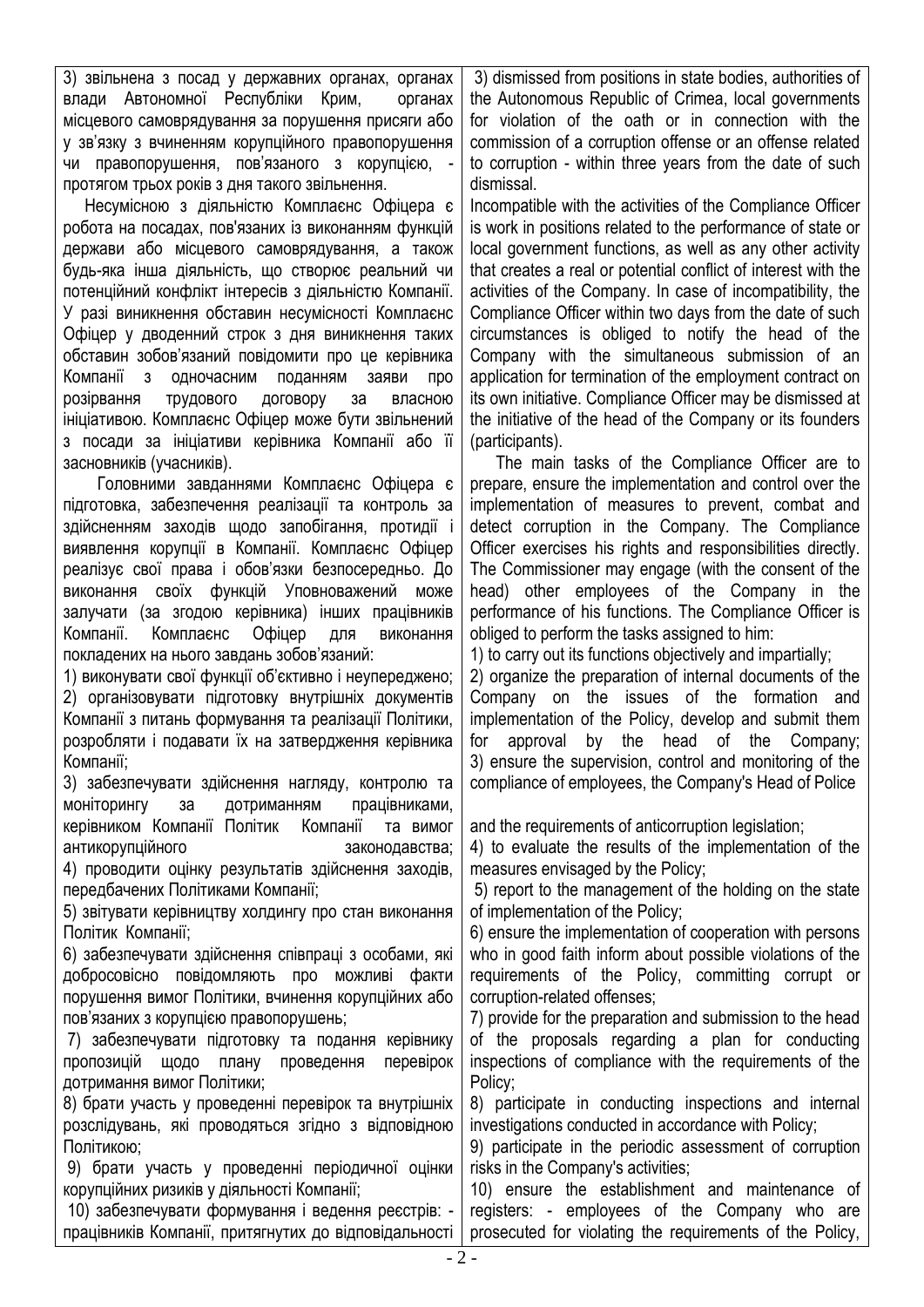за порушення вимог Політик Компанії, вчинення корупційного правопорушення чи правопорушення, пов'язаного з корупцією; - проведених згідно з цією Політикою внутрішніх розслідувань та перевірок; повідомлень про конфлікт інтересів та про порушення вимог Політик Компанії, корупцію чи правопорушення, пов'язані з корупцією;

11) організовувати і проводити антикорупційну перевірку ділових партнерів Компанії згідно із вимогами цієї Політики;

12) забезпечувати конфіденційність інформації та захист викривачів;

13) надавати засновникам (учасникам), керівнику, працівникам Компанії роз'яснення та консультації, пов'язані із застосуванням Політики;

14) забезпечувати інформування громадськості про здійснювані Компанією заходи із запобігання корупції; 15) організовувати проведення заходів з підвищення кваліфікації працівників Компанії з питань, пов'язаних із запобіганням корупції;

16) брати участь у процедурах перевірки персоналу Компанії на етапі відбору до штату;

17) забезпечувати взаємодію і координацію між структурними підрозділами Компанії щодо підготовки, забезпечення реалізації та контролю за здійсненням заходів щодо реалізації Політики;

18) здійснювати інші обов'язки, передбачені законодавством про запобігання корупції, Політикою та трудовим договором.

Комплаєнс офіцер для виконання покладених на нього завдань має право:

1) отримувати від працівників, керівника Компанії письмові та усні пояснення з питань, що стосуються покладених на нього повноважень (у тому числі під час проведення періодичної оцінки корупційних ризиків, антикорупційних перевірок ділових партнерів, перевірок, внутрішніх розслідувань та експертизи);

2) отримувати від підрозділів Компанії інформацію та матеріали (завірені копії фінансових, бухгалтерських та юридичних документів, внутрішню службову кореспонденцію) стосовно діяльності Компанії, у тому числі документи, які стосуються проведення (або участі) закупівель товарів, робіт або послуг, у конкурсах тощо (у разі необхідності Комплаєнс офіцеру надається доступ до оригіналів документів, копії яких йому були передані);

3) отримувати проекти фінансових, організаційнорозпорядчих документів, договорів для проведення їх перевірки на предмет наявності корупційних ризиків;

4) отримувати доступ до складських приміщень, виробничих приміщень Компанії, проведення в них контрольних заходів; 5) отримувати доступ до наявних в Компанії електронних засобів зберігання та

committing a corruption offense or offense related to corruption; - conducted in accordance with the Anticorruption Inspection Policy; - conducted in accordance with the Policy of Internal Investigations and Inspections; - reports of conflicts of interest and violations of the requirements of politics, corruption or offenses related to corruption;

11) organize and conduct anticorruption verification of the Company's business partners in accordance with the requirements of this Policy;

12) ensure the confidentiality of information and the protection of the disclosure;

13) provide the founders (participants), the manager, employees of the Company with explanations and consultations related to the application of the Policy;

14) provide information to the public on measures taken by the Company to prevent corruption;

15) organize the implementation of measures for the improvement of the qualification of the Company's employees on issues related to the prevention of corruption;

16) participate in the Company's inspection procedures at the selection stage to the state;

17) provide interaction and coordination between the structural divisions of the Company in preparation, implementation and control over the implementation of measures for the implementation of the Policy;

18) carry out other duties provided by the legislation on prevention of corruption, the Policy and the employment contract.

The Commissioner has the right to perform the tasks assigned to him:

1) to receive written and oral explanations from the employees, the head of the Company on issues related to his / her powers (including during the periodic assessment of corruption risks, anti-corruption inspections of business partners, inspections, internal investigations and expertise);

2) receive information and materials (certified copies of financial, accounting and legal documents, internal correspondence) from the Company's departments concerning the Company's activities, including documents related to the procurement of goods, works or services (or participation) in competitions, etc. ( if necessary, the Commissioner is given access to the originals of documents, copies of which were transmitted to him);

3) to receive projects of financial, organizational and administrative documents, contracts for conducting their verification on the subject of corruption risks;

4) obtain access to the warehouse premises, industrial premises of the Company, carrying out control activities in them;

5) obtain access to the electronic storage and processing of the Company, and, if necessary, request the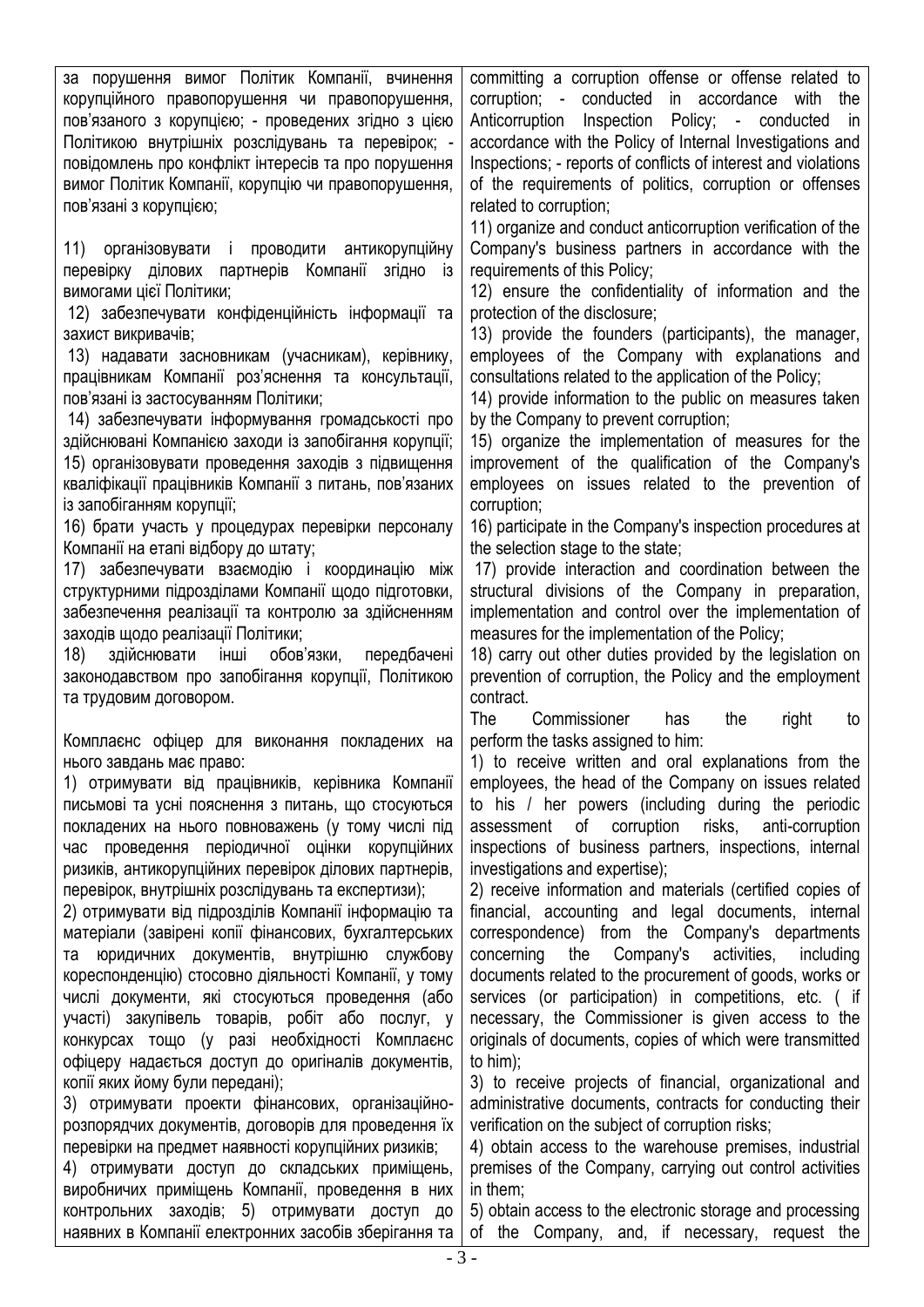обробки даних, а в разі необхідності вимагати оформлення відповідних даних на засвідченому паперовому носії; 6) залучати до виконання своїх функцій за згодою керівника працівників Компанії;

7) ініціювати направлення запитів до органів державної влади, органів місцевого самоврядування, підприємств, установ, організацій всіх форм власності для отримання від них інформації та матеріалів, пов'язаних з діяльністю Компанії;

8) ініціювати питання про притягнення працівників, керівника до відповідальності, у тому числі звільнення із займаних посад відповідно до законодавства;

9) звертатися до засновників (учасників), керівника з питань реалізації своїх повноважень та виконання обов'язків згідно з положеннями Політики;

10) здійснювати інші права,

## 3. **ПРАВА ТА ОБОВ'ЯЗКИ РАДНИКА КОМПАНІЇ З КОМПЛАЄНС ПИТАНЬ .**

Радник Компанії з Комплаєнс питань призначається керівником Компанії.

Радником Компанії з Комплаєнс питань може бути фізична особа, яка здатна за своїми діловими та моральними якостями, професійним рівнем, станом здоров'я виконувати відповідні обов'язки.

Радник Компанії з Комплаєнс питань має право:

1. надавати засновникам (учасникам), керівнику, працівникам Компанії роз'яснення та консультації, пов'язані із застосуванням Політики;

2. забезпечувати інформування громадськості про здійснювані Компанією заходи із запобігання корупції; 3. організовувати проведення заходів з підвищення кваліфікації працівників Компанії з питань, пов'язаних із запобіганням корупції;

4.брати участь у процедурах перевірки персоналу Компанії на етапі відбору до штату;

5. брати участь у проведенні перевірок та внутрішніх розслідувань, які проводяться згідно з відповідною Політикою

registration of the corresponding data on a certified paper medium;

6) to engage in the performance of their functions with the consent of the head of the Company's employees;

7) initiate the sending of requests to state authorities, local governments, enterprises, institutions, organizations of all forms of ownership for obtaining from them information and materials related to the Company's activities;

8) initiate the issue of bringing employees, the head of responsibility, including dismissal from office in accordance with the law;

9) address the founders (participants), the head of the implementation of their powers and the fulfillment of their duties in accordance with the provisions of the Policy;

10) exercise other rights stipulated by law, the Policy, the employment contract and the job description.

## **3. RIGHTS AND OBLIGATIONS ADVISER OF COMPANY FROM COMPLIANCE OF QUESTIONS**

The adviser of Company from Compliance of questions is appointed by the leader of Company. By the adviser of Company from Compliance of questions there can be a physical person, that is capable after the professional and moral qualities, professional level, by the state of health to carry out corresponding duties. The adviser of Company from Compliance of questions has a right:

1 provide the founders (participants), the manager, employees of the Company with explanations and consultations related to the application of the Policy;

2 provide information to the public on measures taken by the Company to prevent corruption;

3 organize the implementation of measures for the improvement of the qualification of the Company's employees on issues related to the prevention of corruption;

4 participate in the Company's inspection procedures at the selection stage to the state;

5.participate in conducting inspections and internal investigations conducted in accordance with **Policy**